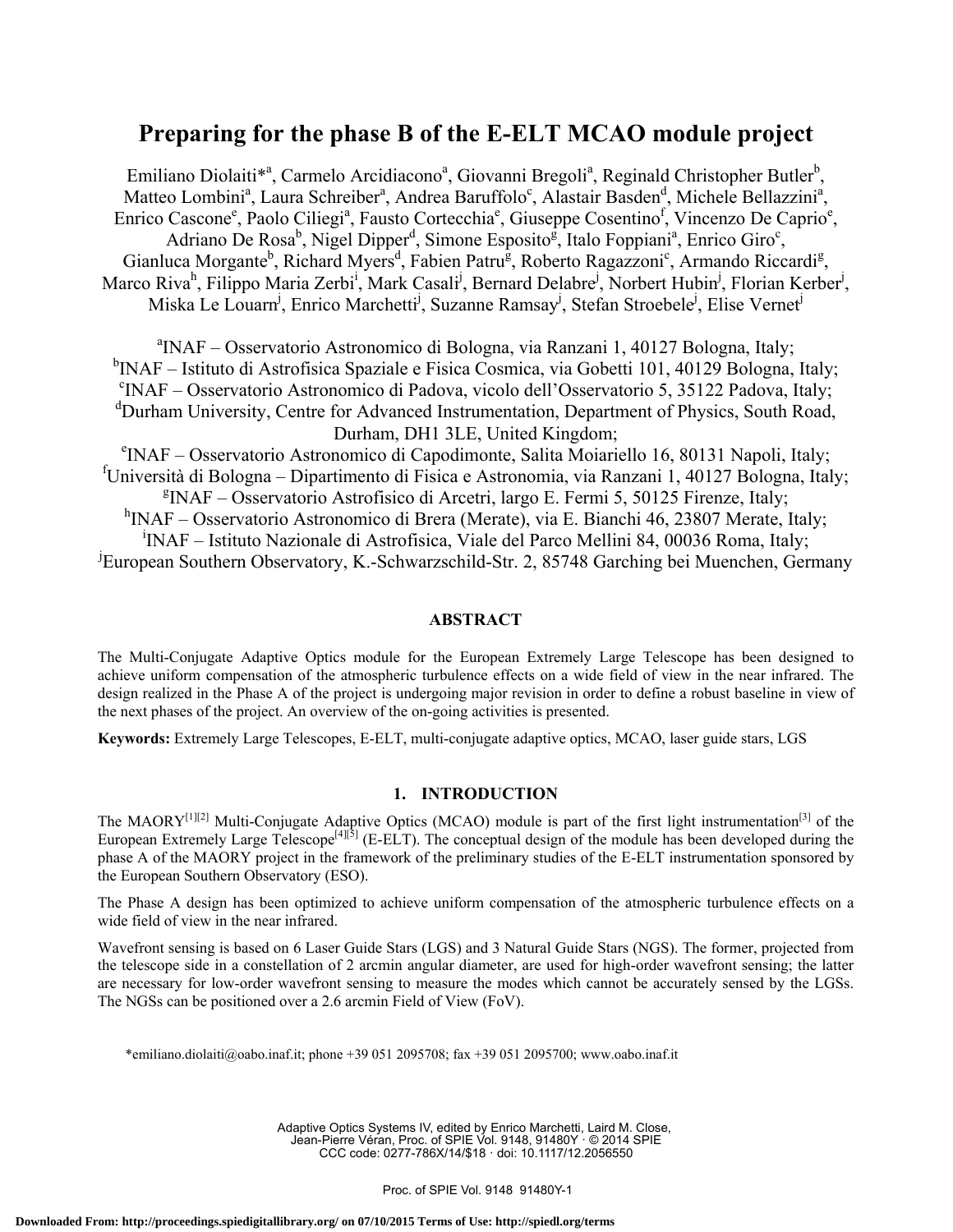Wavefront correction is performed by means of the telescope's mirrors M4 (adaptive, optically conjugated to the lowaltitude atmospheric turbulence) and M5 (tip-tilt mirror) and by two additional post-focal Deformable Mirrors (DMs) included in the MCAO module post-focal relay, which are optically conjugated to 12.7 km and 4 km.

MAORY has to provide two exit ports. A gravity invariant port which is devoted to MICADO<sup>[6]</sup>, the E-ELT high angular resolution camera, covering a  $53 \times 53$  arcsec<sup>2</sup> FoV and working on the wavelength range from about 0.8 to 2.4  $\mu$ m, and an auxiliary port for an instrument which has yet to be defined.

According to simulations, the Phase A design can achieve a Strehl Ratio of about 0.5 at  $\lambda = 2.16 \mu m$ , averaged over the MICADO FoV, over about 50% of the sky at the Galactic Pole.

An in-depth revision of the design is in progress concerning hardware components and design options. This paper contains an overview of the on-going activities aiming at the definition of a robust baseline design in view of the next project phases.

#### **2. DEFORMABLE MIRROR STUDY**

The post-focal DMs are crucial hardware components for the MCAO module. Properties such as the DM diameter and actuator density have a major impact on the module design. The Phase A design of MAORY was based on the use of piezo-electric actuator DMs<sup>[7]</sup>. Recently a study has been started on the possibility to adopt voice-coil motor actuators DMs<sup>[8]</sup>, which have been proven to work well as adaptive secondary mirrors on 8 meter class telescopes and which are also the baseline for the E-ELT M4 adaptive mirror.

According to the Phase A design, the actuator spacing of the post-focal DMs inside the MCAO module has to be 1 m, as projected onto the atmospheric layer. Considering the conjugation range of the two post-focal DMs and the full technical FoV of the MCAO module (2.6 arcmin for NGS search), the required number of actuators across the DM diameter is about 48 and 42 respectively for the DMs conjugated to 12.7 km and 4 km.

The MCAO system analysis performed in Phase A by a Fourier modeling code showed that a relaxation of the projected spacing up to 1.5 m for instance produces negligible performance degradation. This result has been confirmed by recent end-to-end simulations.

The VLT adaptive secondary mirror has a 1120 mm diameter and a 29 mm actuator spacing. Assuming these values also for the DMs inside MAORY, the corresponding projected spacing onto the atmospheric layers would be 1.25 m and 1.08 m respectively for the DMs conjugated to 12.7 km and 4 km. These values of projected spacing are fully consistent with the requirement mentioned above.

An optical design for voice-coil DMs is shown in Figure 1. This example is part of on-going extensive design work $\left| \right|$ . The MCAO module is placed in the folded telescope focus after the M6 mirror. In order to create images of the atmospheric layers matching the size of the DMs, a long focal length collimator (M7) is required. The M7 mirror in the design shown is actually a quasi-collimator, in the sense that the beams are slightly diverging so that the diameter of the meta-pupils on the two DMs are almost the same, allowing the use of DMs of identical size. The distance between the collimator and the first DM is rather large (about 15 m) and has to be folded by a flat mirror (M8 in the figure) in order to fit the available space on the Nasmyth platform where the module is located. In the design shown in the figure, the first DM (M9) is flat, while the second (M10) is an off-axis concave ellipsoid: this reduces the number of optical surfaces in the design. Following M10, a three mirror system (M11: concave, M12: convex, M13: concave) creates the exit port focal plane for MICADO in gravity invariant configuration. The dichroic beam-splitter after M11 is used to transmit the LGS light and reflect the science and NGS light.

On the basis of the analysis performed so far, voice-coil actuator DMs similar to the VLT adaptive secondary mirror ensure the achievement of the required MCAO performance and are fully compatible with the MCAO module design.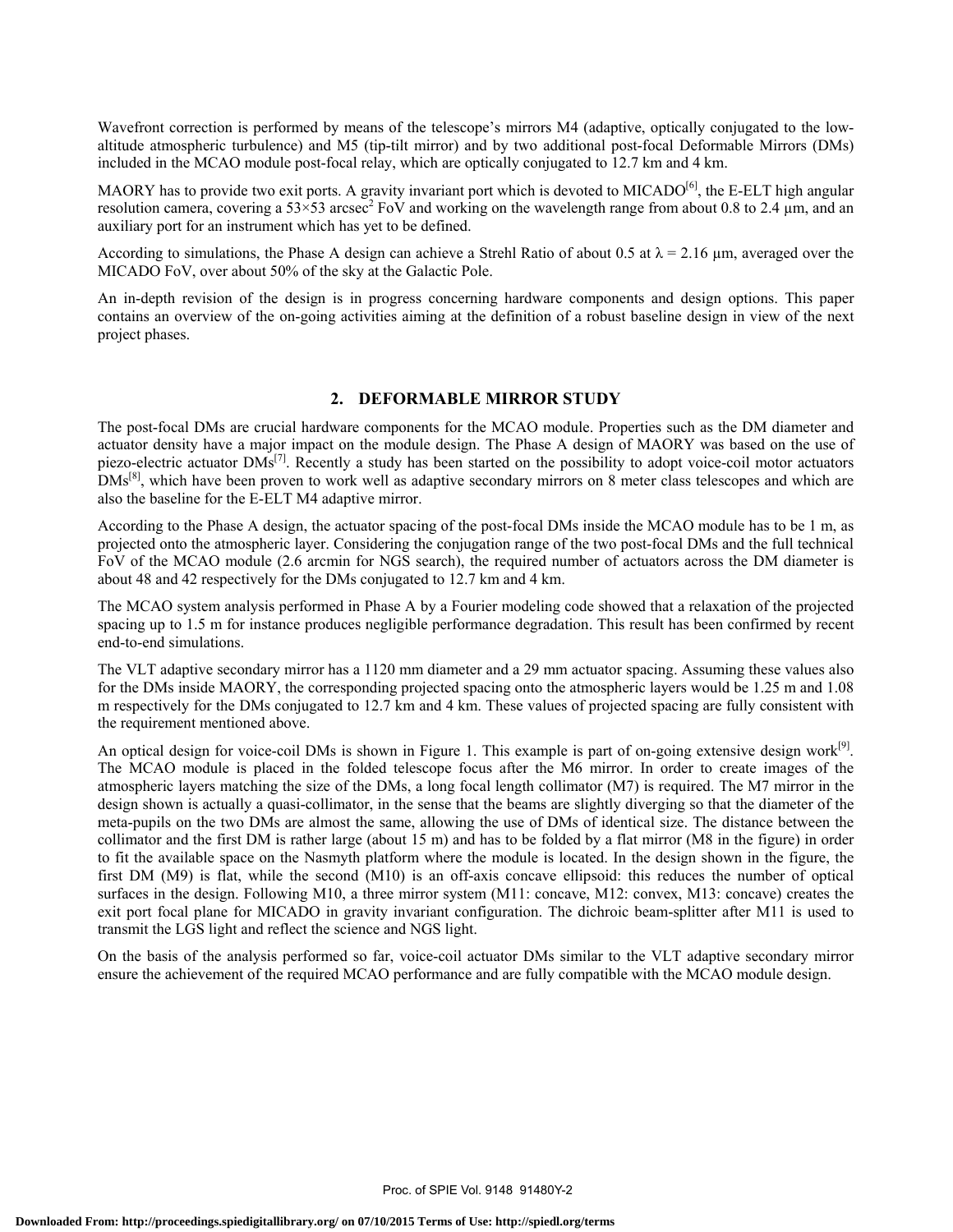

Figure 1. Example of MCAO module optical design including voice-coil actuator deformable mirrors. Some optical elements look superimposed in this top view because they are on different planes to minimize the size of the design.

### **3. BEAM-SPLITTER STUDY**

In a typical adaptive optics system it is necessary to split the light collected by the science instrument from the light used by the Wavefront Sensors (WFS) to measure the wavefront distortions. This requirement also applies to MAORY.

In the design shown in Figure 1 or in the Phase A baseline design, the LGS light is split from the science and NGS light according to wavelength. A dichroic beam-splitter in an intermediate pupil plane transmits the light of wavelength  $\lambda$  < 0.6 µm to the LGS WFS and reflects the light of wavelength  $\lambda > 0.6$  µm to the exit port focus. At this location further splitting occurs according to the position of the sources in the FoV: the central part of the FoV is transmitted to the client instrument (MICADO), while three NGS outside the science FoV are selected by the NGS WFS probes, avoiding any vignetting of the science FoV (section 6).

The size of the dichroic beam-splitter in the designs for voice-coil actuator DMs ranges from about 0.6 m to 1.1 m, depending on the optical design. The choice to reflect the infrared light has been adopted to overcome the problem of the very limited availability of infrared transmitting materials up to this size: a simple optical glass would be acceptable to transmit the LGS light through the dichroic beam-splitter.

The approach described so far is feasible. However there are some reasons to investigate an alternative solution. For instance, the optimization of the spectral performance of such a dichroic could be difficult and its reflectivity at near infrared wavelengths is likely to be worse than a normal reflecting mirror. The possible alternative solution is splitting the light in an intermediate focal plane by a perforated dichroic beam-splitter (Figure 2).



Figure 2. Scheme for light splitting in focal plane by a perforated dichroic beam-splitter. The in-focus science beam passes unaffected through the central hole. The in-focus NGS beams are transmitted by the annular part of the dichroic. The out-offocus LGS beams are reflected by the annular part of the dichroic.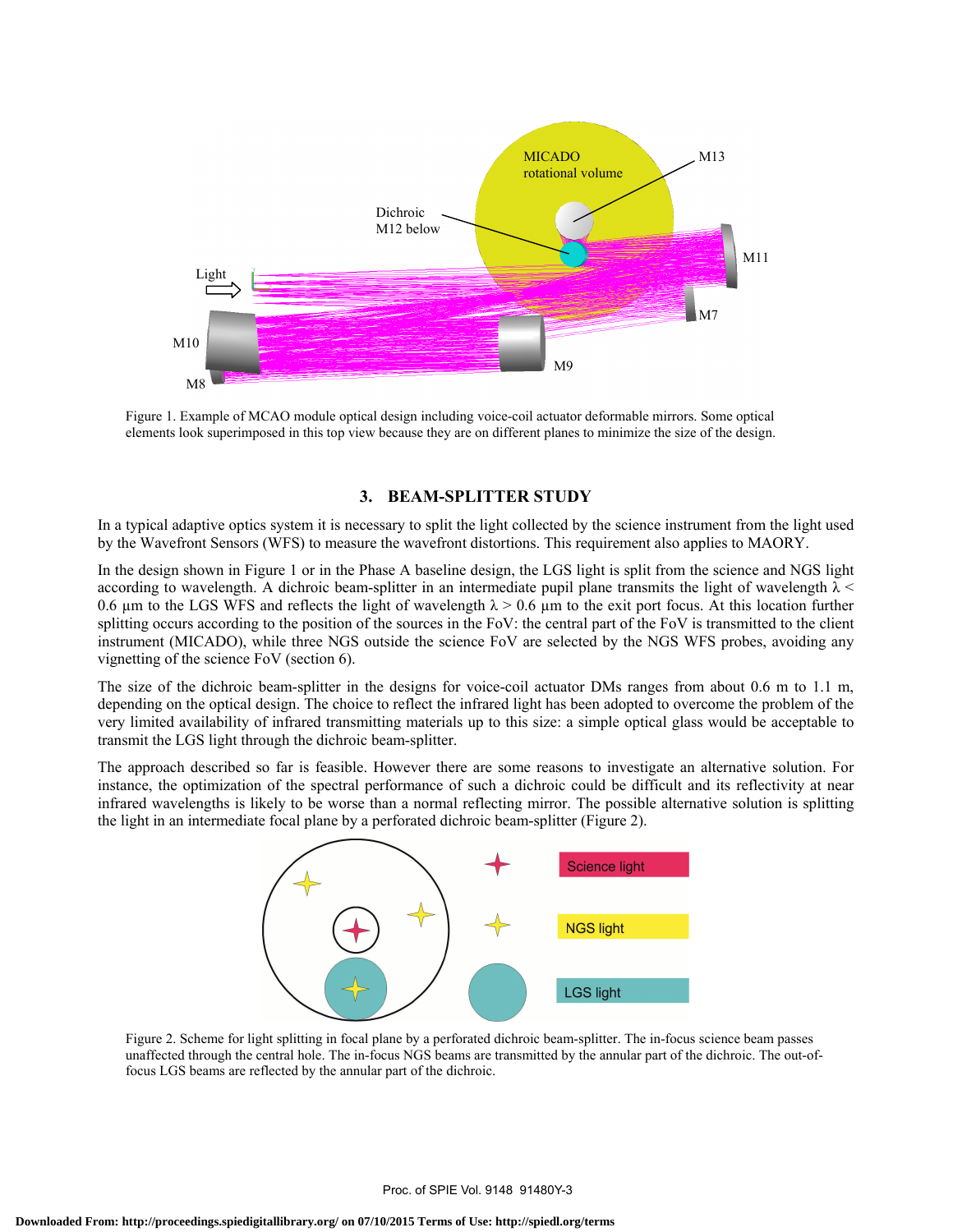The in-focus science light is transmitted through a central hole (Figure 2). The NGS light, also in focus on the perforated dichroic, is transmitted through the annular region. The LGS light, which is out-of-focus, is reflected. As the NGS light maximum wavelength is  $\lambda \approx 1.8$  µm, the spectral performance optimization of this device is easier than the dichroic in the pupil plane, which has to work up to a wavelength  $\lambda \approx 2.4$  µm. More details on the optical design of the perforated dichroic beam-splitter are provided in Lombini et al.<sup>[9]</sup>.

The drawback of this approach is that the LGS constellation angular diameter is constrained to be larger than a certain minimum value in order to transmit the science FoV through the central hole in the perforated dichroic. This limitation is less severe for a smaller science FoV. In the case of the MICADO science FoV, the minimum value is about 3.3-3.4 arcmin. The next table shows the impact of this limitation on the MCAO performance, which has been estimated by endto-end simulations with the Octopus code<sup>[10]</sup>. The values of Strehl Ratio in the table are normalized to the value at the center of the FoV for a 2 arcmin LGS constellation diameter. The performance at the center of the FoV decreases from relative 1.00 to relative 0.75 increasing the LGS constellation diameter from 2 arcmin to 3.4 arcmin. At the edge of the MAORY technical FoV, the trend is the opposite: the performance with a 3.4 arcmin LGS constellation diameter is remarkably similar to the performance at the center of the FoV and larger than the performance at the edge with a 2 arcmin LGS constellation diameter. The increased performance at the edge of the FoV improves sky coverage. In fact fast tip-tilt and focus sensing in MAORY is performed on NGSs observed in the near infrared, where the spot shrinking due to MCAO allows the use of faint stars: a better MCAO correction on the NGS search field leads to potentially higher sky coverage. On the other hand, the loss of performance on the science FoV has to be carefully analyzed considering the science requirements.

Simulations performed by a different end-to-end simulation  $code^{[11]}$  are consistent with this trend, although the detailed results are different because of different reconstruction schemes adopted in the simulations performed by the two codes.

| LGS diameter | Relative Strehl Ratio $\lambda$ = 2.16 µm |                            |
|--------------|-------------------------------------------|----------------------------|
|              | FoV center                                | 1.3 arcmin from FoV center |
| 2.0 arcmin   | 00.1                                      | 0.61                       |
| 3.4 arcmin   | 0.75                                      | 0.72                       |

Table 1. Relative MCAO performance for different angular diameters of the LGS constellation.

#### **4. THERMAL BACKGROUND**

Thermal background from the MCAO module optics should be kept below a reasonable fraction of the thermal background due to the sky and to the telescope optics, in order to avoid affecting scientific observations.

An option to achieve this goal is to cool the MCAO module following the same approach adopted in the design of  $NFIRAOS<sup>[12]</sup>$ , the MCAO system for the Thirty Meter Telescope. This option was also investigated at a general level in the Phase A and is under revision at present.

In order to cool the MCAO module, it would be necessary to enclose it and add optical windows. Due to the need to transmit the LGS beams, the entrance window would be rather large, about 800 mm diameter for the 2 arcmin LGS constellation. Building such a window is a challenging task, considering not only the size but also the requirement of maximizing internal transmission through the substrate. Sky background, telescope emissivity and the assumed emissivity of the optical components inside the MCAO module (mirrors, dichroic beam-splitter if applicable, windows) are crucial input parameters of the on-going study.

An alternative to cooling is the reduction of the number of optical surfaces in the MCAO optical relay, possibly without the dichroic beam-splitter in a pupil plane, which could be a major contributor to the thermal background according to the discussion of section 3. Fewer surfaces also imply smaller wavefront errors from the optics and simpler integration procedures. Optical designs with a total of 6 surfaces only have been developed. The main drawback of these designs is that the exit port optical interface is significantly different from the telescope one: in particular the field curvature could make the MICADO design more complex.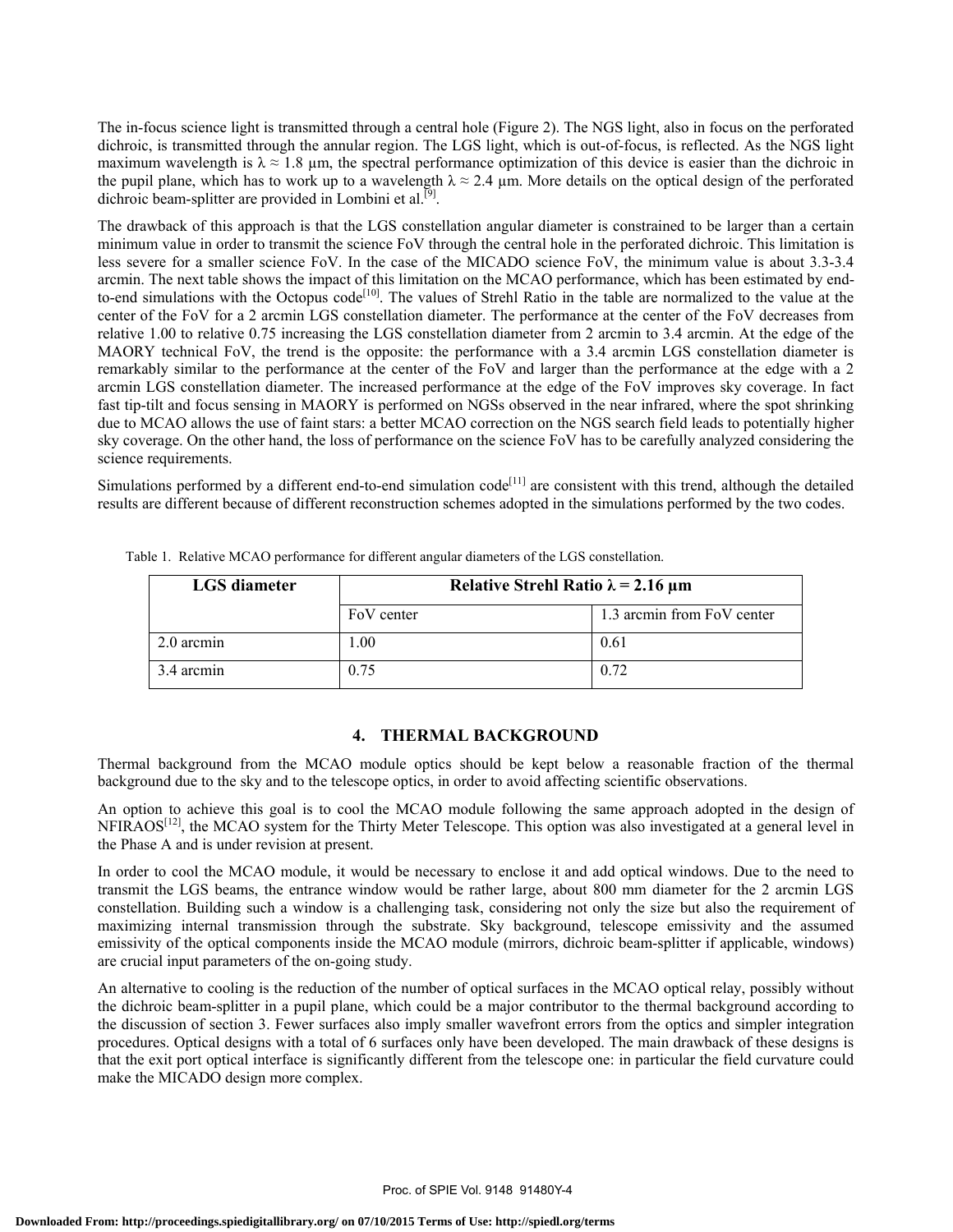The on-going study takes into account all the aspects mentioned above, in order to find the most favorable trade-off between performance and risks.

#### **5. MCAO SYSTEM MODELING**

A numerical end-to-end code for the MCAO system simulations is under development<sup>[13]</sup>. The code is developed for a dedicated server with two 6-core processors, 256 GB RAM and 4 Graphical Processing Unit (GPU) processors. Massive parallelization has been adopted whenever possible.

Detailed modeling of the LGS spot formation and wavefront sensing is implemented in the end-to-end code. Due to the complex features of the Sodium layer density profile coupled with the finite FoV of the LGS WFS (Figure 3), timedependent spurious wavefront aberrations could be injected by the LGS WFS into the MCAO loop. These effects will be studied with the end-to-end code under development.



Figure 3. Schematic explanation of the errors arising in the LGS WFS because of the structures in the Sodium layer density profile and limited FoV in the WFS. The bi-modal profile of the Sodium layer does not fit the WFS sub-aperture affected by the largest perspective elongation effect: this translates into a spurious wavefront error.

A simplified modeling tool has also been developed for fast simulation of the effects due to the Sodium layer issues<sup>[14]</sup>. This tool assumes no atmospheric turbulence. The wavefront aberrations generated by 6 Sodium LGSs are injected into the MCAO loop assuming a simplified reconstruction scheme and are monitored by 3 NGS WFSs (so-called "Reference WFSs", see section 6), which have to provide a kind of reference wavefront to limit the effects of the spurious aberrations. According to preliminary analysis<sup>[14]</sup>, the number of sub-apertures in the NGS Reference WFS does not need to be large (order 6×6 - 8×8 seem acceptable). The LGS WFS FoV on the other hand seems a crucial parameter, although this preliminary result probably depends on the simplified reconstruction scheme, without weighting the LGS slopes according to the measurement noise. This aspect deserves further investigation.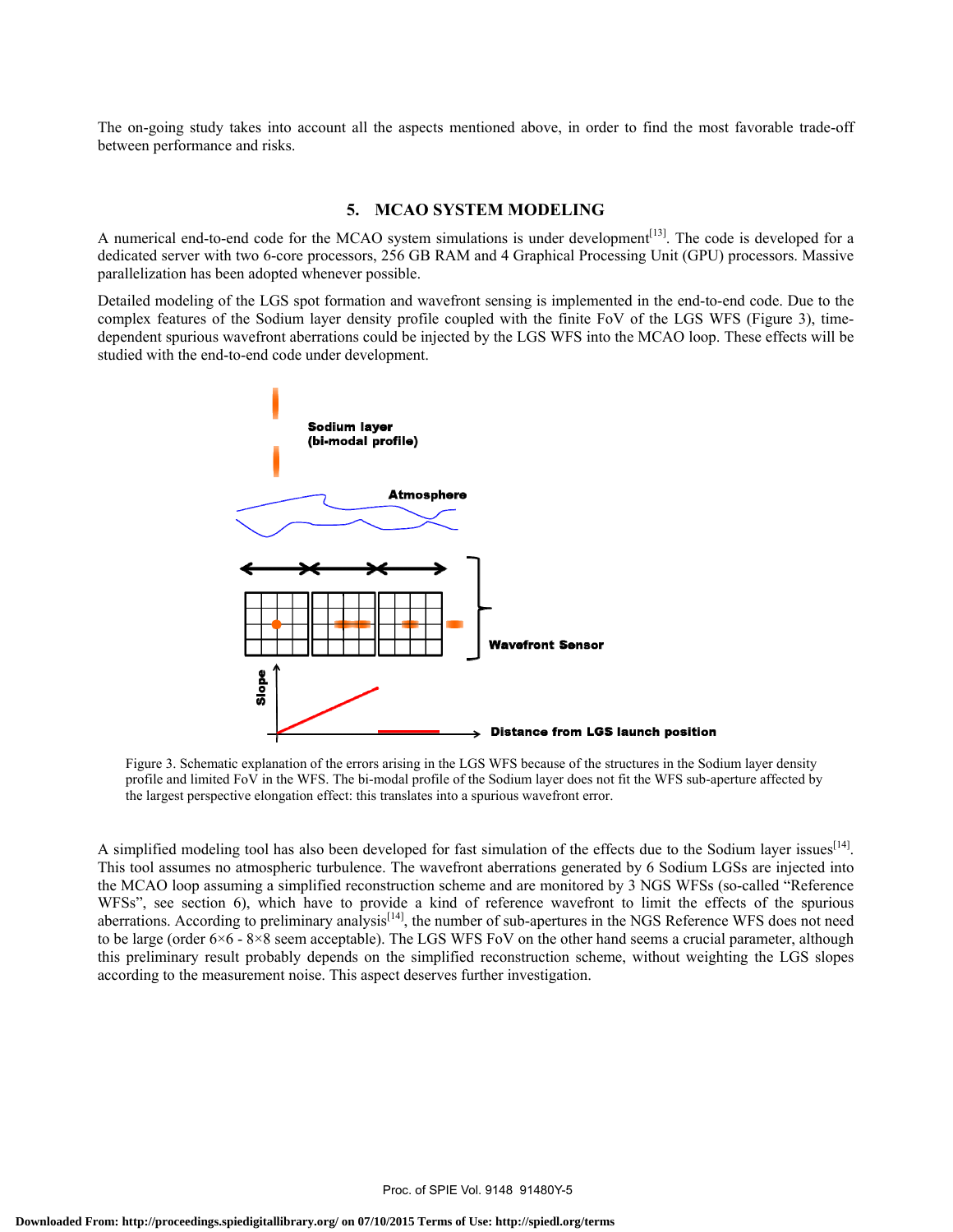## **6. NGS WAVEFRONT SENSOR AND SCAO OPTION**

As anticipated in the previous section, the NGS WFS is the sub-system which monitors the spurious wavefront aberrations induced by the LGS WFS and by the Sodium layer features. An opto-mechanical drawing of this sub-system is shown in Figure 4.

Three NGS probes are deployable in the technical FoV, searching for 3 NGSs. Inside each probe, light is internally split into two wavelength ranges: 1.5–1.8 µm and 0.6–0.9 µm. The former range is used for fast tip-tilt and focus measurement, taking advantage of the spot shrinking ensured by the high-order MCAO correction, that allows the use of faint NGSs translating into high sky coverage; the NGS image shrinking also allows the windowing of the star image, providing an effective way to reject the infrared background. The latter range feeds a so-called Reference WFS, which is expected to operate at frequencies from 0.1 to 1 Hz and is used to monitor the LGS aberrations mentioned above.

During normal operations the Reference WFS has a relatively low pupil sampling as explained in section 5. An engineering mode with high-order pupil sampling and fast frame rate is also foreseen: this mode allows high-order Single-Conjugate Adaptive Optics (SCAO) or MCAO correction based on one or three NGS respectively.

A permanent SCAO mode inside MAORY has been recently requested to fulfill the scientific requirements of MICADO. The SCAO mode achievable with one Reference WFS probe has the disadvantage that the NGS has to be outside the science FoV, relatively far from the center of the FoV, thus reducing the achievable on-axis performance. For this reason an alternative SCAO scheme is under study, based on the use of a deployable dichroic on top of the NGS WFS shown in Figure 4 reflecting the visible light to an optimized WFS for the SCAO mode.



Figure 4. Opto-mechanical layout of the NGS WFS of MAORY. Three NGS probes span a 2.6 arcmin diameter FoV. The central part of the field if transmitted to the science instrument.

Concerning how to feed the light from the telescope focal plane to the SCAO WFS when MAORY is used in SCAO mode, two options are under investigation. The first one is to use the MCAO relay, propagating the light through the post-focal DMs which have to be kept static in their "reference" position. The second option is to create an optical bypass with the same exit port as the MCAO relay, using two deployable mirrors, skipping the MCAO relay and the DMs. The design of a possible optical by-pass is shown in Figure 5.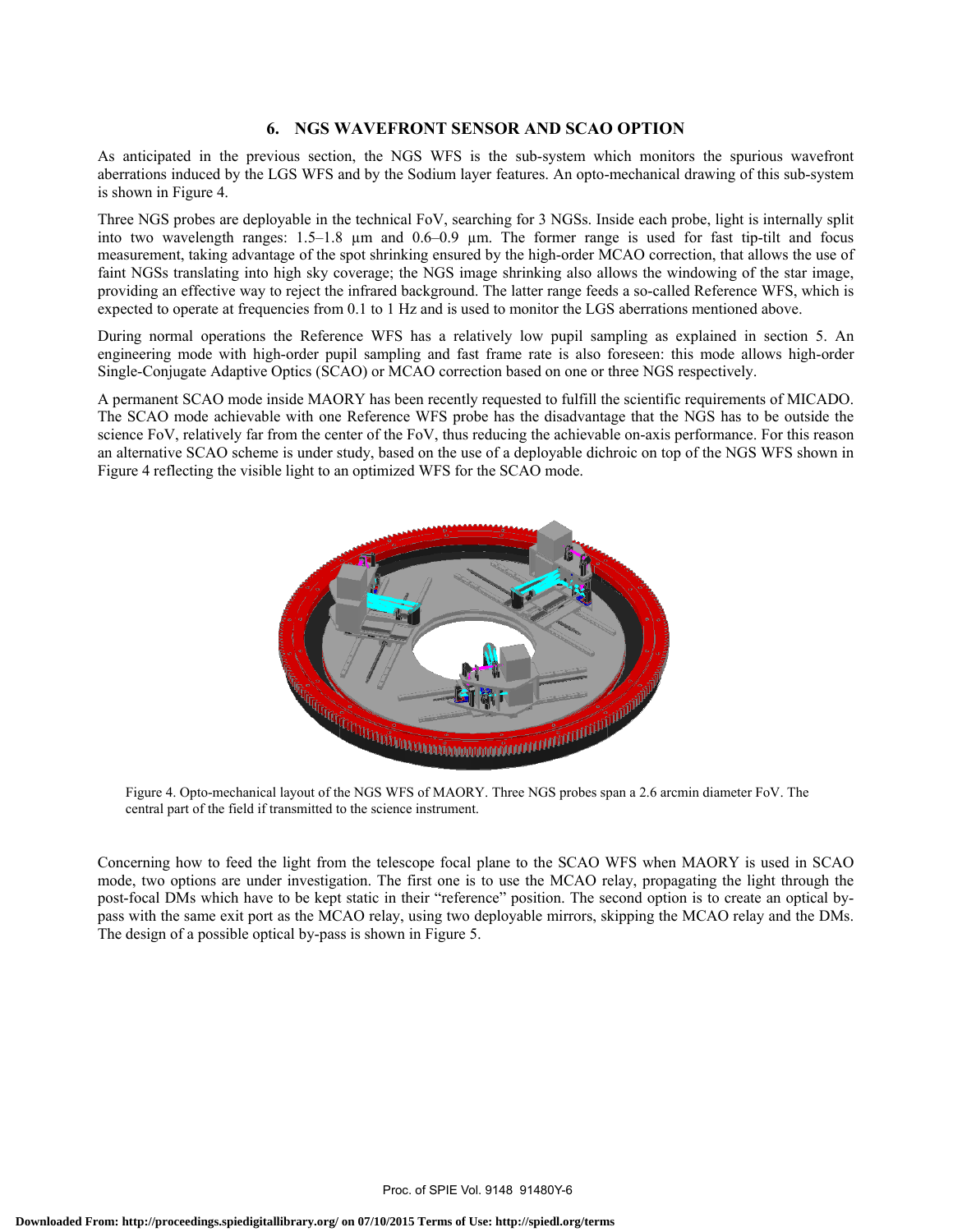

Figure 5. Layout of MCAO post-focal relay (magenta in color version) superimposed with optical by-pass (red in color version) for the SCAO mode of MAORY. The MCAO relay is the same as that shown in Figure 1. The exit port position and optical interface are the same for the two relays.

#### **ACKNOWLEDGMENTS**

This work has been partly supported by the "Progetto Premiale E-ELT 2012 (PI Monica Tosi)" funded by the Italian Ministero dell'Istruzione, dell'Università e della Ricerca.

#### **REFERENCES**

- [1] Diolaiti, E., Conan J.-M., Foppiani I., Marchetti E., et al., "Conceptual design and performance of the multiconjugate adaptive optics module for the European Extremely Large Telescope," Proc. SPIE 7736, article id. 77360R, 9 pp. (2010).
- [2] Diolaiti, E., "Overview of the E-ELT MCAO module project," Proceedings of the Third AO4ELT Conference. Firenze, Italy, May 26-31, 2013, Eds.: S. Esposito and L. Fini Online at http://ao4elt3.sciencesconf.org/, id.88 (2013).
- [3] Ramsay, S. K., Casali, M. M., Gonzalez, J. C. and Hubin, N., "The E-ELT instrument roadmap: a status report," Proc. SPIE 9145, this Symposium.
- [4] Gilmozzi, R. and Spyromilio, J., "The 42m European ELT: status," Proc. SPIE 7012, article id. 701219, 10 pp. (2008).
- [5] Tamai, R. and Spyromilio, J., "European Extremely Large Telescope: progress report," Proc. SPIE 9145, this Symposium.
- [6] Davies, R. I., Ageorges, N., Barl, L., Bedin, L. R., et al., "MICADO: the E-ELT adaptive optics imaging camera," Proc. SPIE 7735, article id. 77352A, 12 pp. (2010).
- [7] Sinquin, J.-C., Lurçon, J.-M., Guillemard, C. and Morin, P., "Recent Progress on Correcting Components (useful for ELTs) at CILAS," Proceedings of the 1st AO4ELT conference - Adaptative Optics for Extremely Large Telescopes, held 22-26 June, 2009 in Paris, France. Edited by Y. Clénet, J.-M. Conan, Th. Fusco, and G. Rousset. EDP Sciences, 2010, id.06004 (2010).